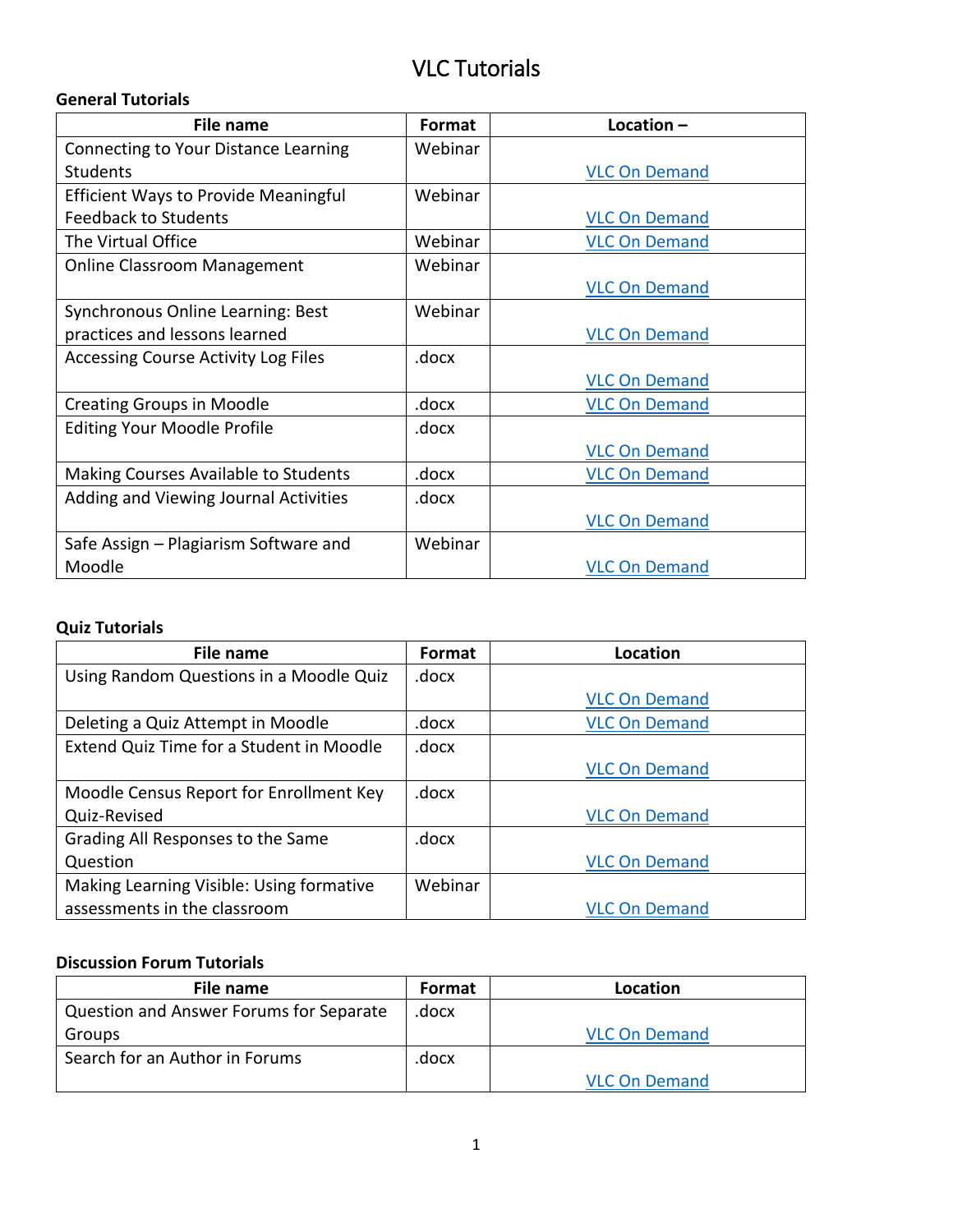| <b>File name</b>                                 | <b>Format</b> | Location             |
|--------------------------------------------------|---------------|----------------------|
| Change a Discussion to a Complete/Not            | .docx         |                      |
| Complete Assignment                              |               | <b>VLC On Demand</b> |
| Display Unread Discussion Threads in             | .docx         |                      |
| Moodle                                           |               | <b>VLC On Demand</b> |
| Resolving "You do not have the rights to         | .docx         |                      |
| post" Error Message when Students Try to         |               |                      |
| Post to a Forum                                  |               | <b>VLC On Demand</b> |
| Question and Answer Forums for Separate          | .docx         |                      |
| Groups                                           |               | <b>VLC On Demand</b> |
| <b>Effective Communication and Collaboration</b> | Webinar       |                      |
| Online                                           |               | <b>VLC On Demand</b> |
| <b>Engaging and Enhancing Online Discussions</b> | Webinar       |                      |
|                                                  |               | <b>VLC On Demand</b> |
| What Makes an Effective Discussion Board         | Webinar       |                      |
| - From the Assignment to the Gradebook           |               | <b>VLC On Demand</b> |

### **Gradebook Tutorials**

| File name                               | Format | Location             |
|-----------------------------------------|--------|----------------------|
| Adding/Removing Overridden Marks from   | .docx  |                      |
| Grades                                  |        | <b>VLC On Demand</b> |
| Display in Grader Report                | .docx  | <b>VLC On Demand</b> |
| Adding a Grading Category in Moodle     | .docx  |                      |
|                                         |        | <b>VLC On Demand</b> |
| Highlighting Assignment Grades that are | .docx  |                      |
| Passing or Failing in Green or Red      |        | <b>VLC On Demand</b> |
| Setting the Enrollment Key Quiz to Not  | .docx  |                      |
| Count as a Grade                        |        | <b>VLC On Demand</b> |

Virtual Meeting Tutorials

| File name                                      | Format  | Location             |
|------------------------------------------------|---------|----------------------|
| Record and Caption Video on Your Mobile        | Webinar |                      |
| <b>Devices</b>                                 |         | <b>VLC On Demand</b> |
| Video Tips                                     | Webinar | <b>VLC On Demand</b> |
| Using BlackBoard Collaborate Ultra             | Webinar | <b>VLC On Demand</b> |
| <b>Collaborate Ultra for Moderators</b>        | Website | <b>VLC On Demand</b> |
| (Instructors)                                  |         |                      |
| <b>Collaborate Ultra for Moderators (Share</b> | Website |                      |
| with your Students)                            |         | <b>VLC On Demand</b> |

### Microsoft Teams

| File name                          | <b>Format</b> | Location             |
|------------------------------------|---------------|----------------------|
| <b>Start Using Microsoft Teams</b> | .docx         | <b>VLC On Demand</b> |
| <b>Teams Quick Start Guide</b>     | <b>PDF</b>    | <b>VLC On Demand</b> |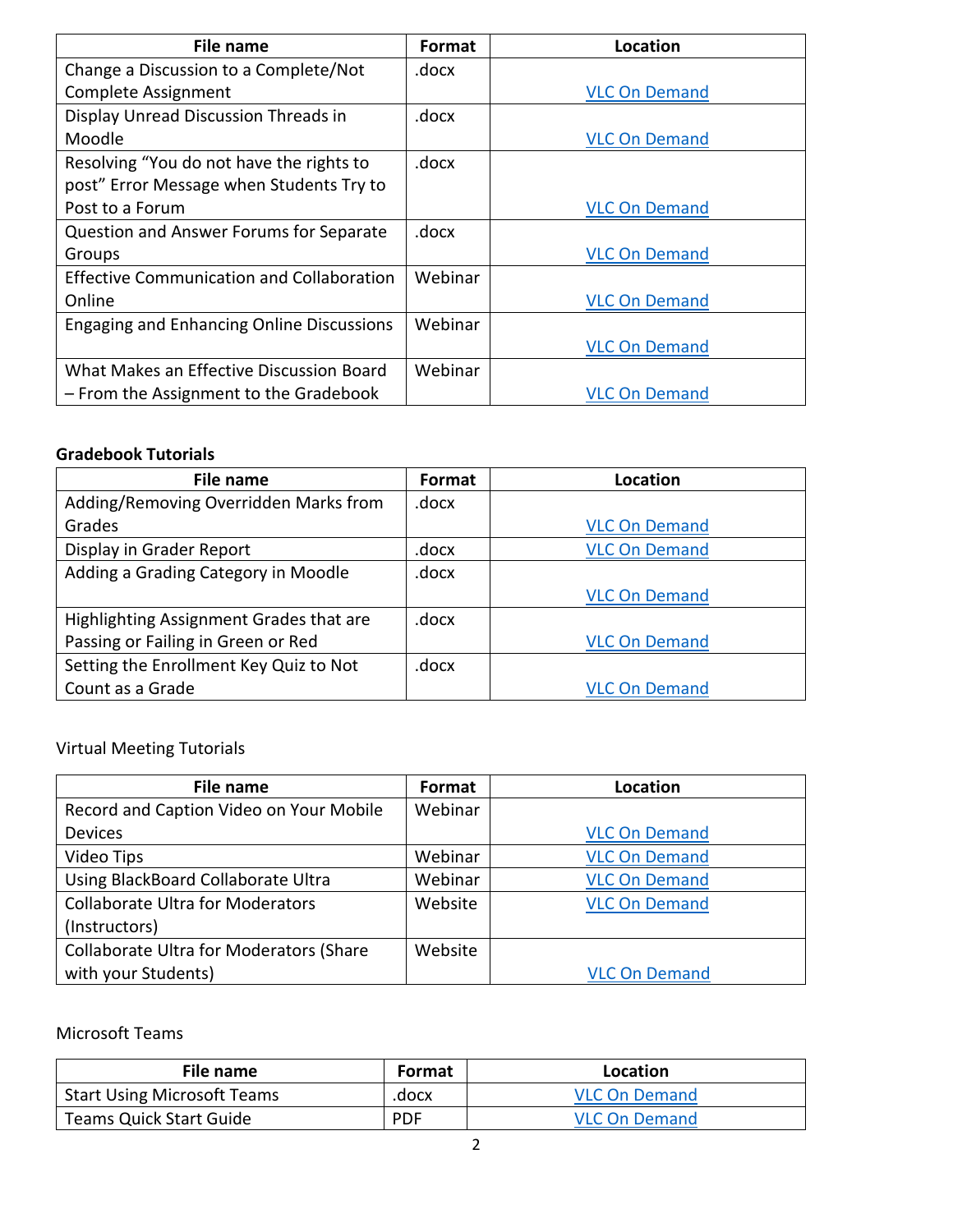| File name                            | Format  | Location             |
|--------------------------------------|---------|----------------------|
| <b>Microsoft Teams for Education</b> | Website | <b>VLC On Demand</b> |

### **Complete List of VLC On Demand Training**

#Social Media Compliance ¯ (ツ) /

360 Virtual Tour

3D Anatomy

508 Refresh

508 Refresh

Accessibility - To Care and Comply

Accessible Hyperlinks

Active Learning Strategies: Engaging the Online Learner

ADA Compliance Vs. Usability

An Overview of Portland Community College's accessibility program

AppMan - A Look into Sociology and the Arts

AppMan - The Psychology of Philosophy

AppMan - Is there a Connection between Music and Math?

AppMan - Science at Its Best, With Geology, Physics and Chemistry

Apps for Media Production

Assessment & Curriculum Mapping: Indirect measures of student learning

Authentication Techniques Beyond Username & Passwords

Best Practices for Developing Online Courses from Existing Content

Best Practices for Laying Out an Online Course

Blackboard Collaborate (Collaborate Ultra Experience)

Blackboard Collaborate Ultra

Board Vitals

Composing Meaningful Alternative Text

Course Rubrics and Checklists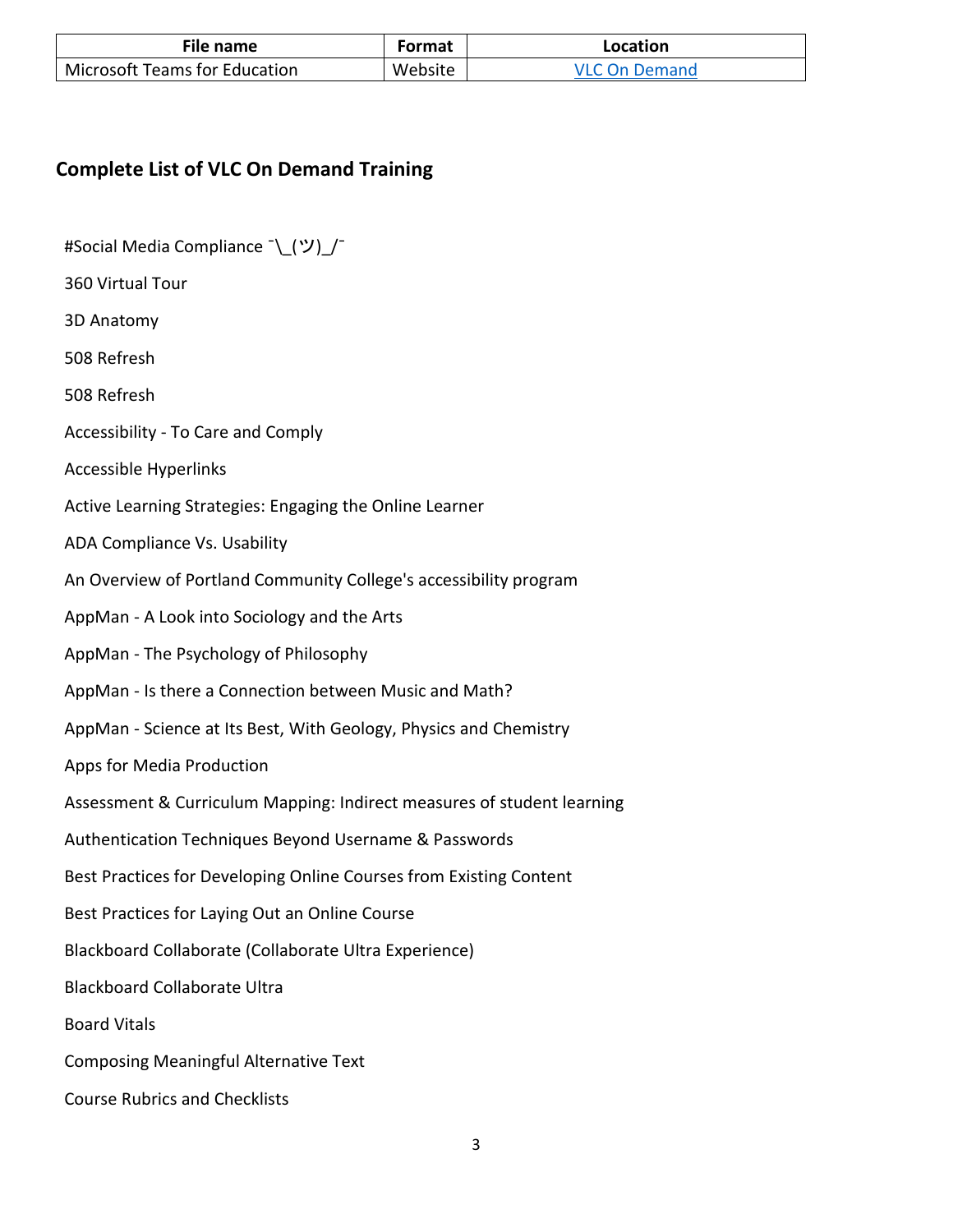Creating ADA Compliant MS Office PowerPoint Presentations Creating ADA Compliant MS Office Excel Spreadsheets Creating ADA Compliant MS Office Word Documents Do It Yourself Video Equipment Dronage Drop the Mic! Effective Communication and Collaboration Among Instructors and Students in Online Environment Efficient Ways to Provide Meaningful Feedback to Students Engage & Enhance - Engaging Online Activities Ethics in Online Learning Environment Experiences, Reflections, & Recommendations: VidGrid and Kaltura Flipped Classroom Techniques Flipped Learning Flipped Learning Ideas Getting Started with H5P Introduction to NVDA Introduction to Universal Design LMS Integrated Software/Services that Discourage Cheating Making Accessible Font Choices Math Accessibility Tools Math Accessibility Tools and Techniques MathType an Overview Moodle Instructor Buy-In MS Office PowerPoint Presentations NCCCS End User Helpdesk Services: Current Available Services and Future Possibilities! Online Classroom Management Online Pedagogy Online Student Orientation Courses for Moodle and Blackboard Power BI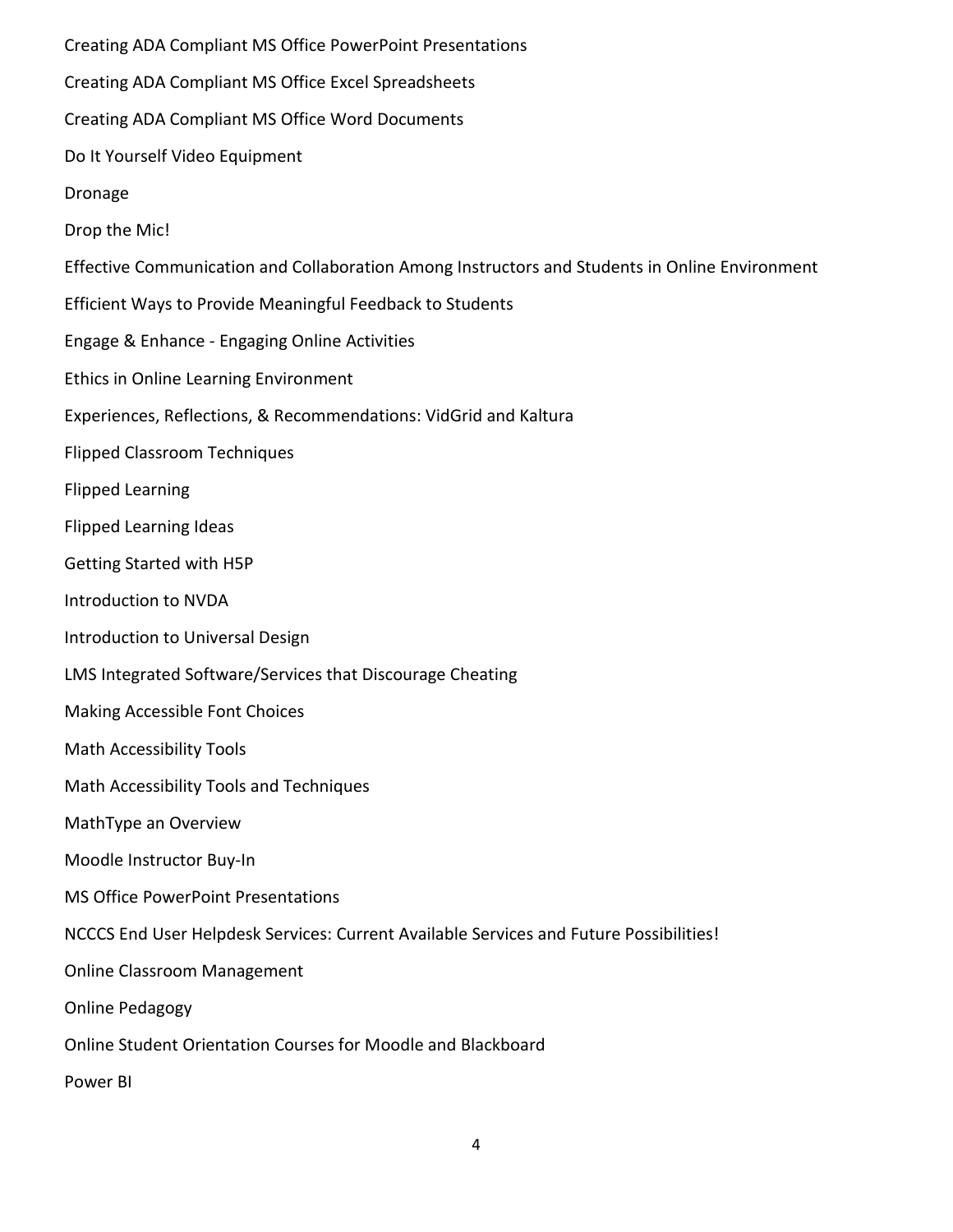Practical Tips for Updating Online Courses 1 Practical Tips for Updating Online Courses 2 Record and Caption Video on Your Mobile Devices SafeAssign for Blackboard SafeAssign for Open LMS Securing Online Test Taking Social Media Compliance - Best Practices Social Media Tolls - Facebook Social Media Compliance - Twitter Social Media Tools for Online Instruction Software that Discourages Cheating Standardization of Grading State Authorization - Discussion Panel Q & A State Authorization -Comparing C-RAC Guidelines and SACSCOC Principles State Authorization -Should We Join SARA? StatRef and BoardVitals StateRef/Pharmacology World Structuring an Accessible PowerPoint Presentation Structuring an Accessible Table Taking Your Videos to the Next Level The NCCCS 5-year Accessibility Plan: Fact or Fiction? The State of State Authorization The Virtual Office To Script, or Not to Script? Tools for Communicating with Students To Care and Comply Understanding the SARA Application Process Using Google Application in Instruction Using Headings to Create Content Structure